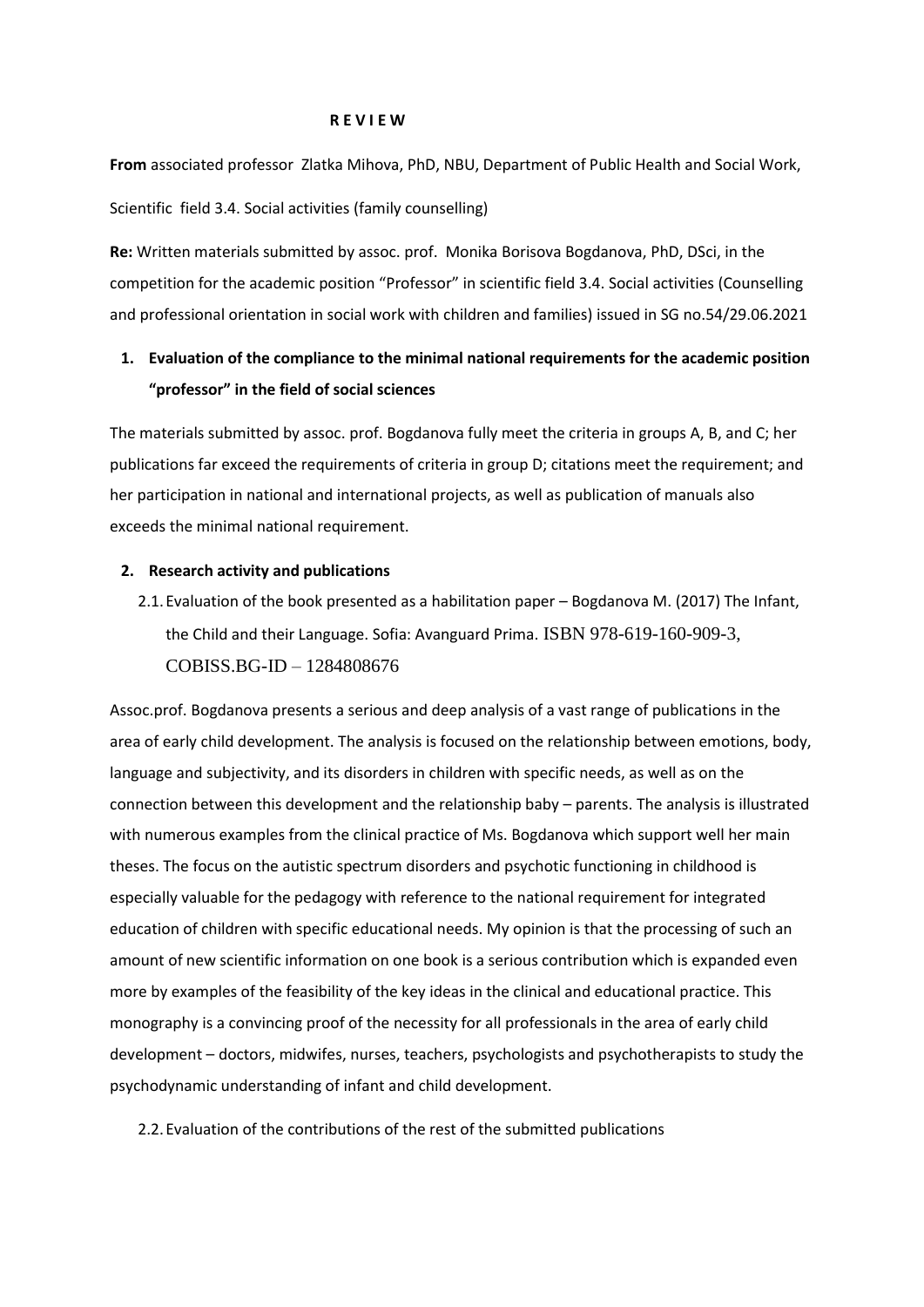Assoc.prof. Bogdanova presents an impressive list of publications – books, papers and chapters which cover a wide range of research activity. They may be divided into two main areas:

- Counselling in the social work with children and families. The major contributions in this area are due to the development of a new for Bulgaria research and practice field – social work with babies which is conceptualized through the psychoanalytic paradigm. The development of models for accompanying and work with premature infants and children with specific needs is another contribution to the development of clinical practice.
- Professional orientation and counselling. In this area the papers demonstrate both a theoretical and practical contributions. The theoretical concern issues in the theory of professional counselling especially in academic settings, and the practical ones comprise the development of questionnaires and instruments for professional orientation and career counselling, as well as manuals an guidelines.

A specific contribution in both areas is the development of the multisensory principle as a therapeutic and counselling approach. Ms. Bogdanova is very consistent and coherent in the promotion of the psychoanalytic paradigm as a scientific basis for the clinical social work and the multidisciplinary approach.

## **3. Citations**

According to the presented information Ms. Bogdanova's publications have been cited 10 times in editions referred and indexed in internationally acknowledged data bases of scientific information. The citations in peer reviewed books and journals are 35. This amount covers the national requirements and presents a good indicator for the significance of the candidate's publications, having in mind the fact that the citations are in local publications in the context of novelty of the social work as a scientific field in Bulgaria.

## **4. Project activities**

Assoc.prof. Bogdanova has participated in 11 national and international projects, managing 5 of them. These are in the area of professional orientation and career counselling, and in the area of early child development. Hence, the project activities are fully consistent ith the field of the competition. The projects are of applied nature and many of them aim at the development of training programs which contribute to the establishment of assoc.prof. Bogdanova as an experienced teacher and researcher.

## **5. Teaching activities**